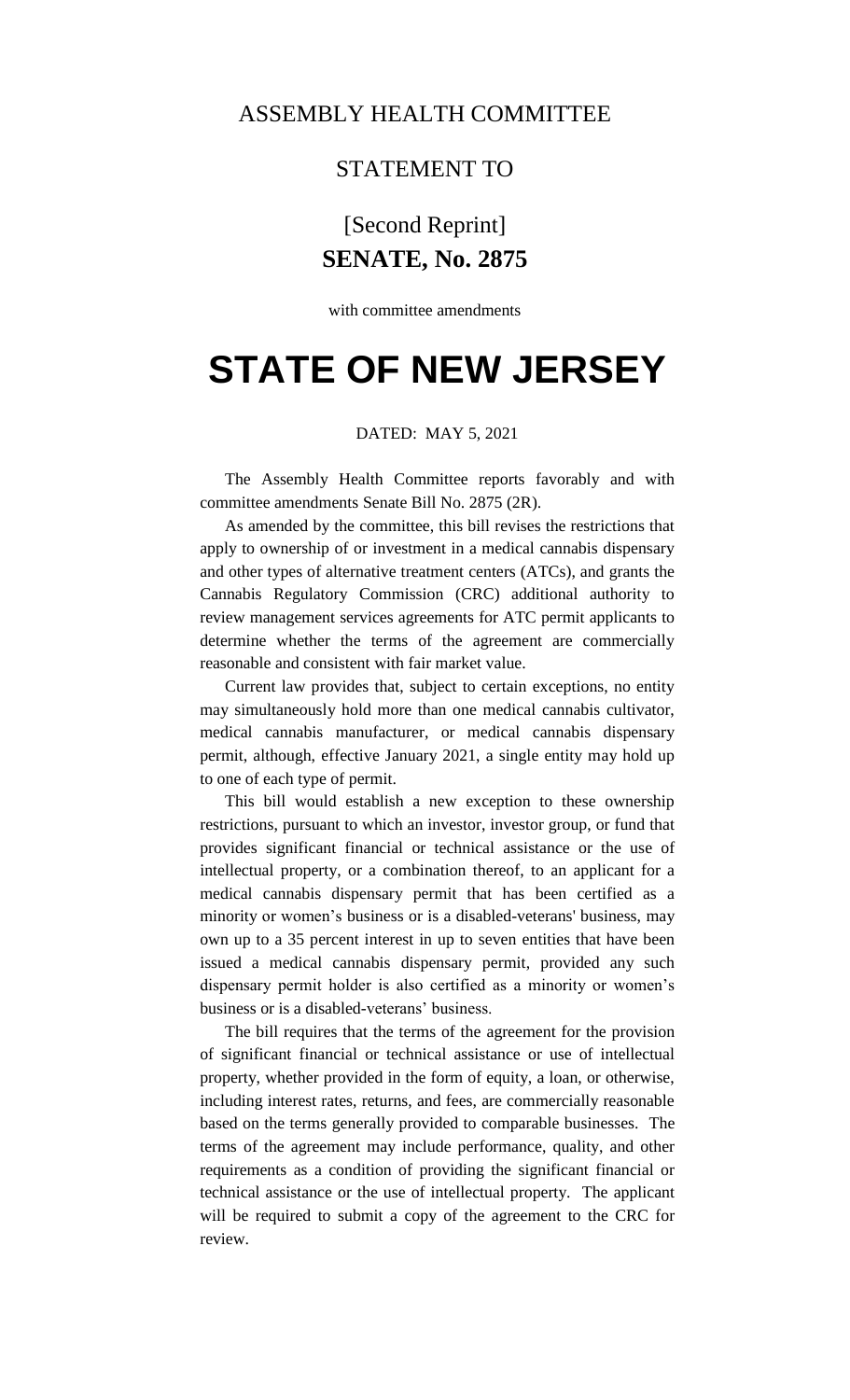Under the bill, an applicant for a medical cannabis dispensary permit that receives significant financial or technical assistance or the use of intellectual property will be required to pay back the full value of the financial or technical assistance or intellectual property provided, plus any applicable interest and fees, in a period not less than five years after the date of the agreement if the full value of the assistance or property is less than \$100,000, in a period not less than seven years after the date of the agreement if the full value of the assistance or property is between \$100,001 and \$250,000, in a period not less than 10 years after the date of agreement if the full value of the assistance or property is between \$250,001 and \$500,000, and, subject to any terms and conditions imposed by a lender, in a period not less than 10 years after the date of the agreement if the full value of the assistance or property is greater than \$500,000. An investor, investor group, or fund that has acquired an ownership interest in one or more medical cannabis dispensaries as authorized under the bill will be permitted to maintain the ownership interest after the full value of the assistance provided has been repaid.

The bill provides that in no case may the controlling interest in the entity that holds a medical cannabis dispensary permit revert to the investor group or fund in the event of a default or failure by the certified minority or women's business or disabled-veterans' business, and any such controlling interest may only be transferred to a certified minority or women's business or a disabled-veterans' business.

The bill allows an entity holding a medical cannabis cultivator, manufacturer, or dispensary permit, or an individual associated with the ownership or management of the entity, to participate in an investor group or a fund that meets the requirements of the bill.

The bill requires all applicants for an ATC permit to submit with the application a copy of any agreement between the applicant and a third party entity for the third party entity to provide services to the applicant. The services agreement will not be considered as part of the application, but, along with agreements to provide significant financial or technical assistance or the significant use of intellectual property to an applicant, will be subject to review by the CRC to determine whether the terms of the agreement, including interest rates, returns, and fees, are commercially reasonable and consistent with the fair market value for the terms generally applicable to agreements of a comparable nature. In the event the CRC determines the terms of an agreement are not commercially reasonable or consistent with fair market value, the CRC will have the authority to withhold approval of the permit application until the parties renegotiate a new agreement that, as determined by the CRC, is commercially reasonable and consistent with fair market value. The parties to the agreement may request that the CRC provide guidance as to what terms it would find to be commercially reasonable and consistent with fair market value. Nothing in the bill is to be construed to require the CRC to award a